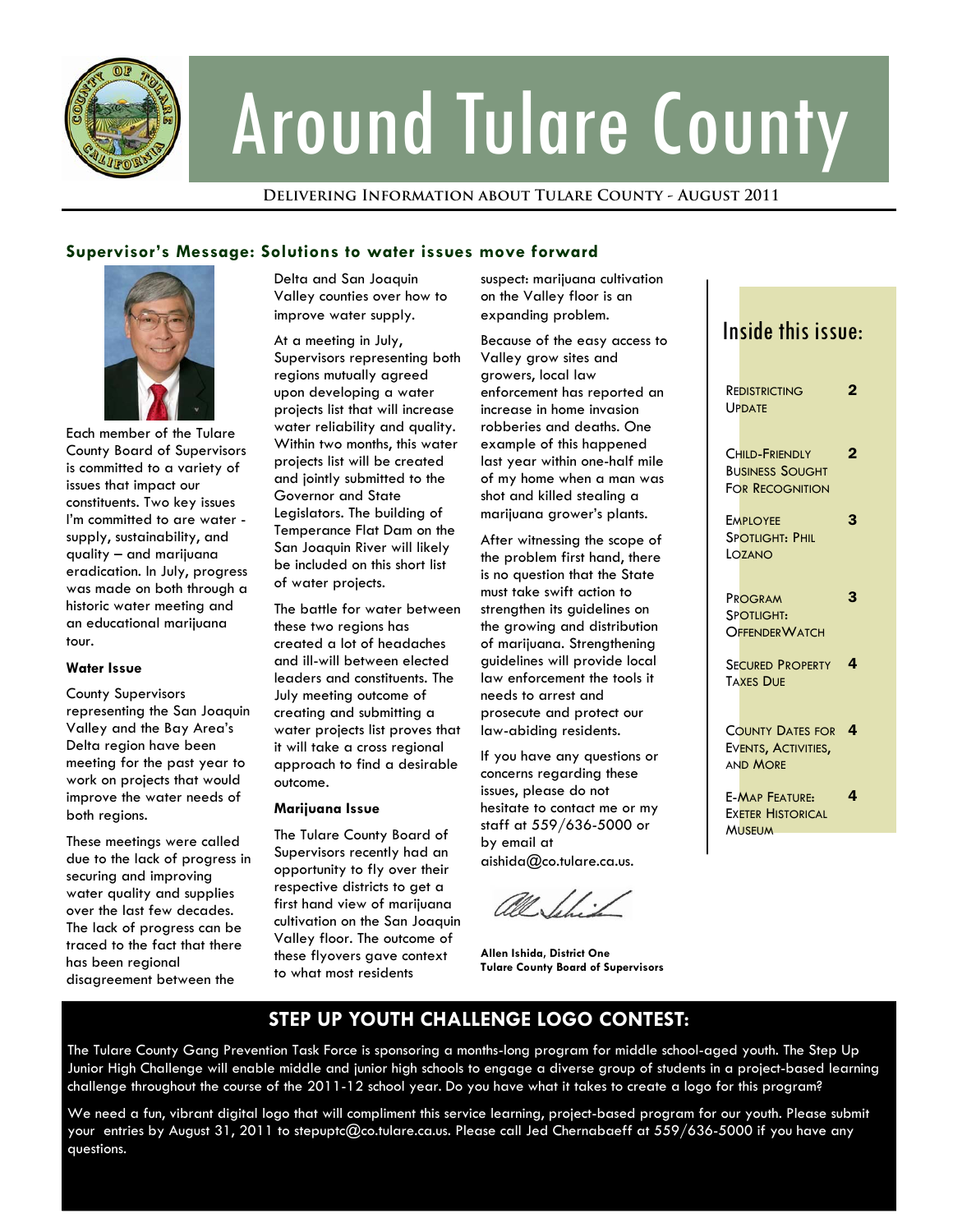# **Around Tulare County: www.aroundtularecounty.com**

# **Redistricting Committee Presents 3 Maps for Review**

"The

**Redistricting** Committee is very pleased with the entire redistricting process, and we are confident we have presented three solid options to the Supervisors." Dick Eckhoff, Tulare County **Redistricting Committee** Chairman

Tulare County's Redistricting Committee presented three draft maps that detail possible new Supervisorial district lines for possible adoption by the Tulare County Board of Supervisors.

The draft maps are available for comment and review online as well as during two Board of Supervisors public hearings in August. The Redistricting Committee presented their final report and unveiled the proposed maps at the July 26 Board of Supervisors meeting.

Tulare County supervisorial district lines are reviewed and redrawn every 10 years based upon United States Census information. These district boundaries define the political representation on the Board of Supervisors.

The Redistricting Committee received input from the public on sample maps during five outreach meetings, one in each Supervisorial district. The committee took five

scenarios to the public outreach meetings, and received five additional proposals from members of the public. After the public outreach forums, the committee met four times to review the public comments and ultimately decided to recommend three scenarios to the Board of Supervisors for possible adoption.

At three separate public meetings in April and May, residents were asked to provide their input on what criteria should be used to draw Tulare County's supervisorial lines. Criteria that were selected include: topography; geography; continuity and compactness; avoid dividing cities; and avoid dividing urban growth areas, among others.

"The Redistricting Committee is very pleased with the entire redistricting process, and we are confident we have presented three solid options to the Supervisors," said Dick Eckhoff, Chairman

of the Tulare County Redistricting Committee. "We are especially thankful to the members of the public that participated in this important process.

The draft maps are available for review on the Tulare County Redistricting Committee's website at: http://co.tulare.ca.us/ government/redistricting/ maps.asp.

Comments and suggestions can be submitted to the Board of Supervisors on the website, in writing or at any of the Board of Supervisors meetings.

All information regarding the redistricting process and meetings can be found at [http://www.co.tulare.ca.us/](http://www.co.tulare.ca.us/government/redistricting/default.asp) [government/redistricting/](http://www.co.tulare.ca.us/government/redistricting/default.asp) [default.asp.](http://www.co.tulare.ca.us/government/redistricting/default.asp)



# **Council Seeks to Recognize Child-Friendly Businesses**

The Tulare County Child Care Planning Council wants to recognize Tulare County businesses that have child-friendly employment practices. The Council is currently seeking nominations for the Business and Children Award. The award recognizes a Tulare County business with progressive programs such as "flextime" or job-sharing options, company-provided child care benefits, or an on-site child care center.

The award program also highlights benefits of a child-friendly workplace – benefits that include

increased employee motivation and loyalty, and enhanced company reputation. Previous award recipients include: UPS Corporate Credit Visalia, TPG Consulting, Inc., Visalia Ceramic Tile, Inc., and Adair & Evans, An Accountancy Corporation.

"It is important that the community recognize businesses for their efforts to meet the needs of employees with children," said Tulare County Superintendent of Schools Jim Vidak.

"During difficult financial times, affordable child care is a major concern for working families," Tulare County Board of Supervisors Chairman Mike Ennis said.

Nomination forms are available online at www.tularecountykids.org. For more information contact Tina Shirley, Planning Council Coordinator at (559) 651- 1723. Nominations must be received by September 16, 2011. The winner will be announced at the fourth annual Tulare County Child Care Planning Council Legislative Breakfast on October 6, 2011.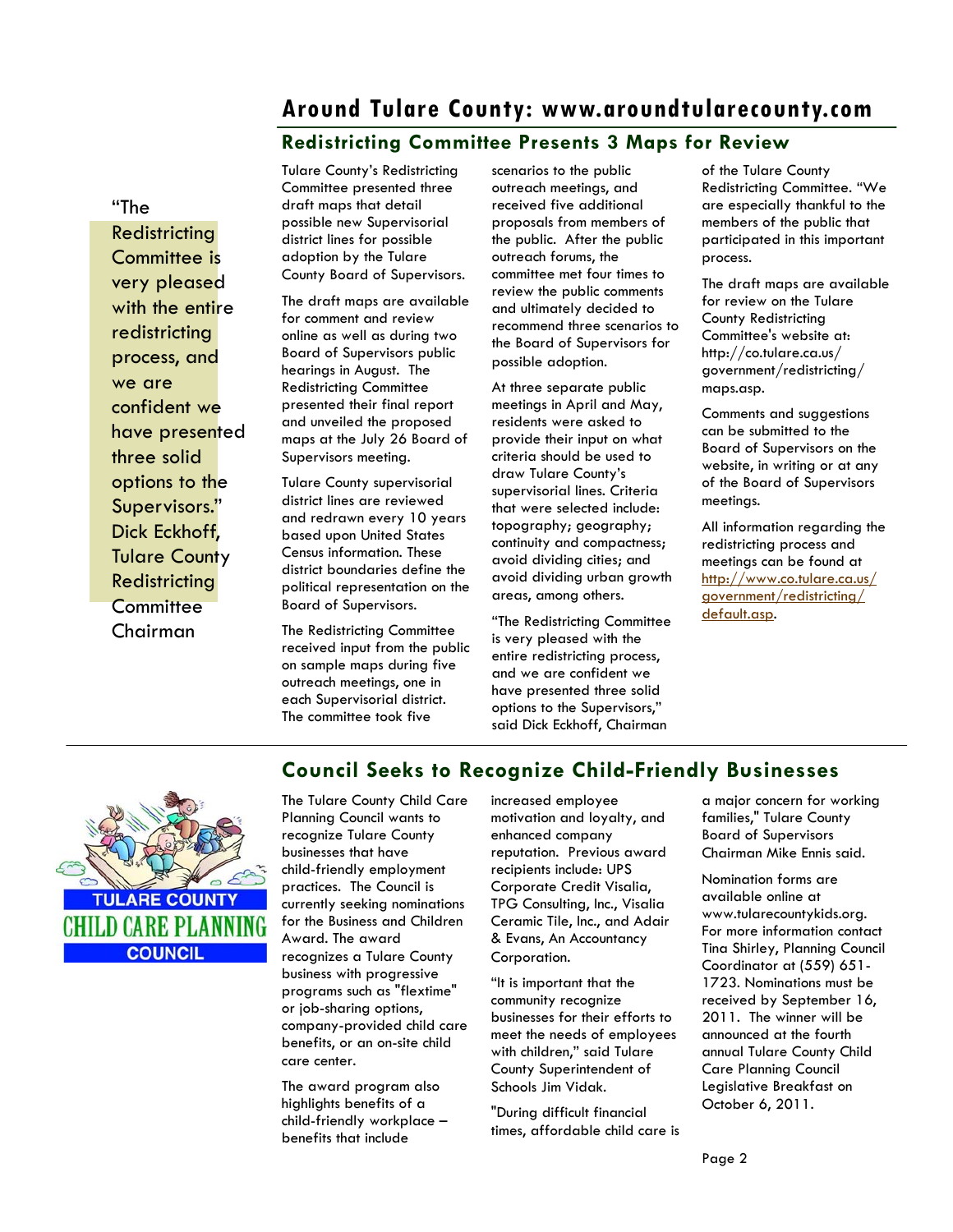# **Employee Spotlight: Phil Lozano & Raiza**



Editor's Note: The August spotlight features Probation Officer Phil Lozano and his K-9 partner Raiza.

**Name:** Phil Lozano **Title:** Supervising Probation **Officer** 

**Years of Service:** 18 ½ years **Duties:** Probation Department K-9 Narcotic Detection Handler

### **Name:** Raiza

**Title:** Narcotic Detection K-9 **Years of Service:** 2 ½ years **Duties:** Assist Probation Officers and Law Enforcement Agencies in the search and detection of illegal narcotics.

**Describe your working relationship with Raiza**: Raiza and I have a great working relationship as we spend so much time together both on and off duty. We train constantly day to day and also spend a considerable amount of our leisure time together. I just wish I had her energy!

### **What is your most rewarding experience while working as a team with Raiza?**

Placing 2<sup>nd</sup> two years in a row (2009 and 2010) in our division at the South County K-9 Trails.

### **Share one of Raiza's shining moments:**

Although Raiza has had larger narcotics finds, the one find I believe was her most challenging or shinning was when she alerted on and located a package containing marijuana at the Federal Express office in Visalia. What made this particular find so amazing was the way in which the marijuana had been packaged. It was placed in a large cardboard box with packaging foam then inside an ice chest with a

silicone sealed lid. Inside the ice chest was 10 one pound vacuumed sealed double plastic bags of marijuana. Pepper sauce had been placed inside the first plastic baggie to further diminish the odor of the marijuana. The package was being sent to the east coast and had an estimated street value of over 50,000 dollars.

**Please tell us something other employees might not know about you and Raiza:** On our off duty time, Raiza and I like to swim and play fetch in our pool.

**Where is your favorite place to visit in Tulare County?** Any golf course in the county.

### **Where is Raiza's favorite place to visit in Tulare County?**

Raiza enjoys going to the Sports Complex or any open field for that matter, to play fetch with her favorite toy.



**There are many County employees who are doing outstanding things for their community outside of their job.** 

**Do you know a County employee who should be in the spotlight? Let us know at:** 

 **[newsletter@co.tulare.ca.us](mailto:newsletter@co.tulare.ca.us?subject=Employee%20spotlight)**

# **Program Spotlight: OffenderWatch**

The Tulare County Sheriff's Department is pleased to provide OffenderWatch, the nation's leading registered sex offender management and community notification tool.

Tulare County's law enforcement utilizes OffenderWatch to manage and monitor the whereabouts, conduct and compliance status of the registered offenders in Tulare County. Offender-Watch provides the most accurate and timely information available and now this information is available to you!

OffenderWatch is updated instantaneously throughout the day as offender addresses and other offender information is updated. You may enter any address in the County and see real-time information on the publishable offenders within the specified radius of the address you enter.

Offenders move frequently, so instead of having to check the maps on a weekly basis, the best way to stay informed is to take advantage of a free email alert system. You may confidentially register as many addresses in the County

as you wish, and the Sheriff's Department will continuously monitor the addresses and send you an email alert if a new offender registers an address within the specified radius of any address you register. There is no cost for this service and no limit to the number of addresses you can register - your email address and physical addresses are all confidential. Tell your friends and neighbors and be sure to register your home, school, work, gym, day care, park, soccer field, parents or children's homes - any address of interest to you!

If you have any questions about our this program, please call: 733-6218 or e-mail administrator Lt. John Weller at [jweller@co.tulare.ca.us](mailto:jweller@co.tulare.ca.us)



**Want your program to be in the spotlight? Please send suggestions to:** 

**[newsletter@co.tulare.ca.us](mailto:newsletter@co.tulare.ca.us?subject=Program%20spotlight)**